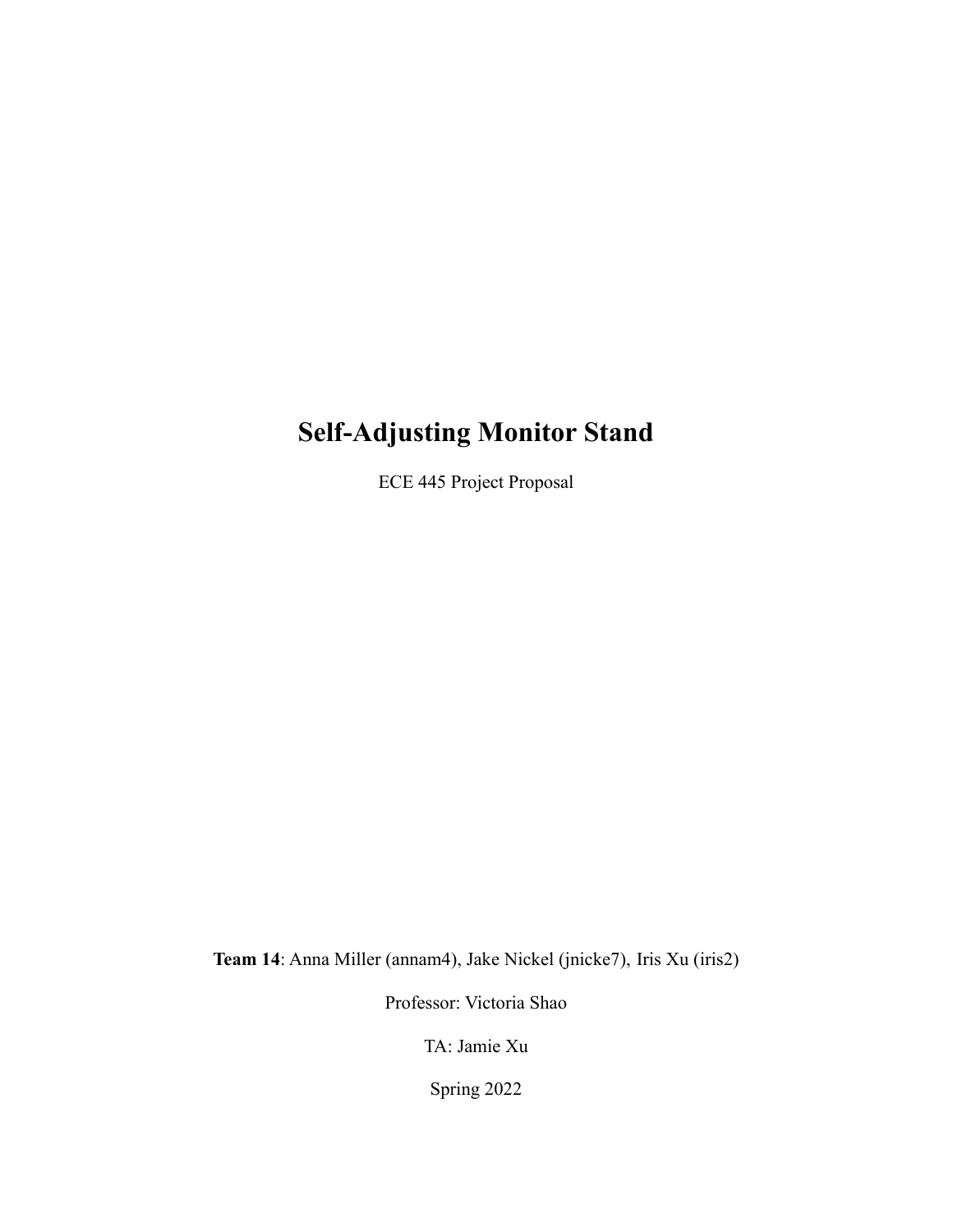# **1. Introduction**

#### **1.1. Problem**

Certain monitor technologies today have fairly tight viewing angles, and viewing your computer screen from more than 30-45 degrees off the normal will often introduce visual artifacts that make it difficult to read [1]. However, most consumer monitor stands are not well adjustable, and it would be time consuming to constantly tweak the position to match every possible viewing angle. Additionally, many workplace environments require the use of privacy screens, which are designed to limit the field of view as much as possible, only exacerbating the problem. We aim to break this tradeoff between greater privacy and ease of use.

#### **1.2. Solution**

To improve a monitor that both provides privacy within a public setting as well as user viewing ease, we want to implement a monitor stand that automatically adjusts the screen to the user's position. This monitor stand will have both automatic and manual components. For the automatic components, the user's position will be detected by a camera, and the monitor will adjust its location to an angle. The height of the monitor will also be adjustable to the user's preference by using a linear actuator.

For the manual component, the user can press buttons on the attached remote. The horizontal pan is physically adjusted through a gear that is between the mounting box and the actuator, while the vertical tilt is attached to the monitor The motors involved in these adjustments will include encoders to ensure the appropriate. The height adjustment is purely based on the user's input. The viewing angle, or the pan and tilt, will be determined by the user's location when a command is given to adjust the screen.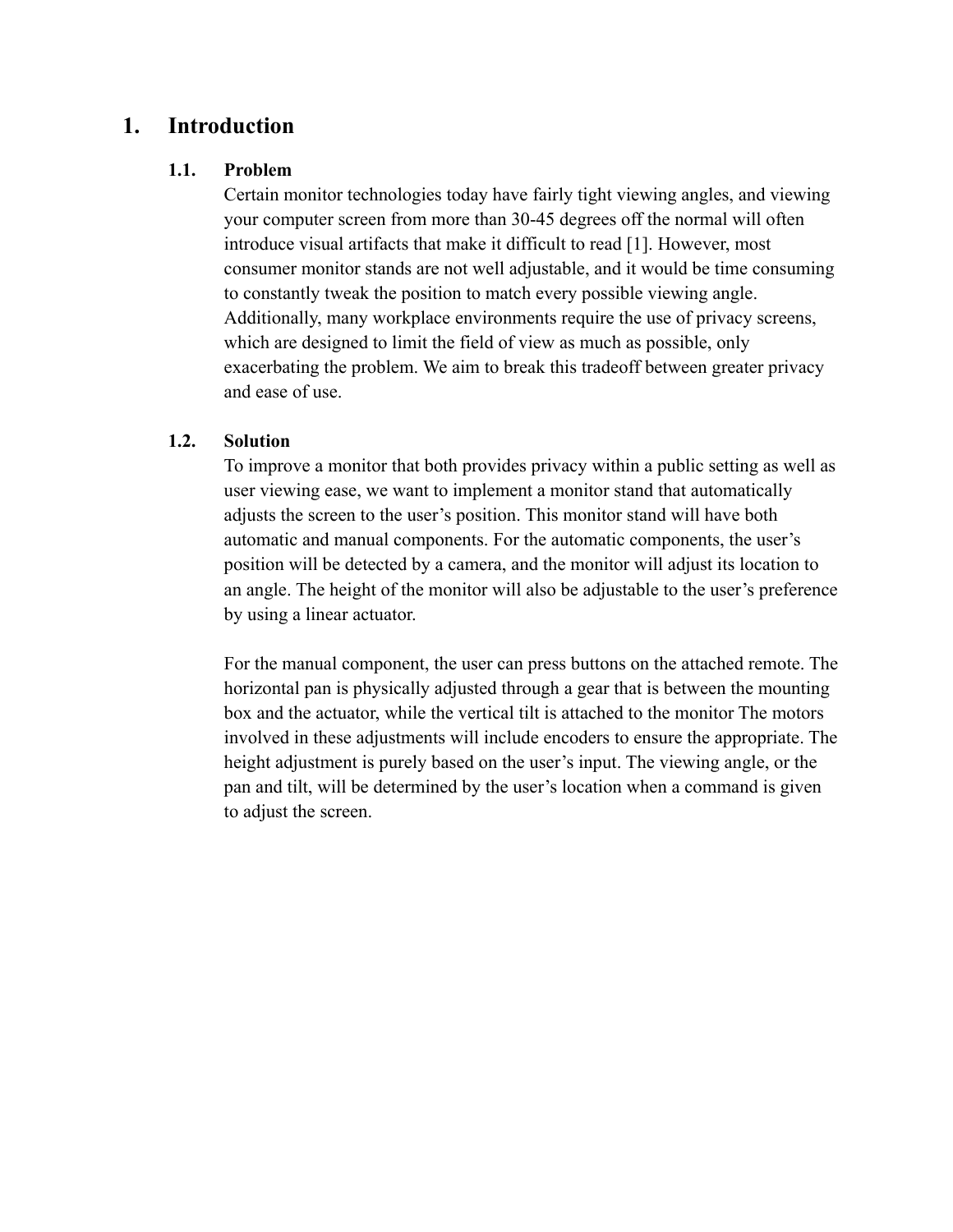#### **1.3. Visual Aid**



Figure 1. Simple sketch of the monitor stand and remote

#### **1.4. High-level Requirements**

**1.4.1. Detection and Adjustment:** If the "adjust" button is pressed, the monitor stand should pan and tilt the monitor so that it is centered on the user within 10 degrees both vertically and horizontally. See Figure 2.



Figure 2. Depiction of desired accuracy in the vertical direction.

- **1.4.2. Vertical Positioning:** If the "up" or "down" button is pressed, the system should raise or lower the monitor until the button is released or the linear actuator reaches the maximum or minimum height at a minimum rate of 2 cm/s.
- **1.4.3. Reasonable Response Speed:** The system must adjust the angle of the monitor to be centered on the user (according to requirement 1.4.1) within 6 seconds.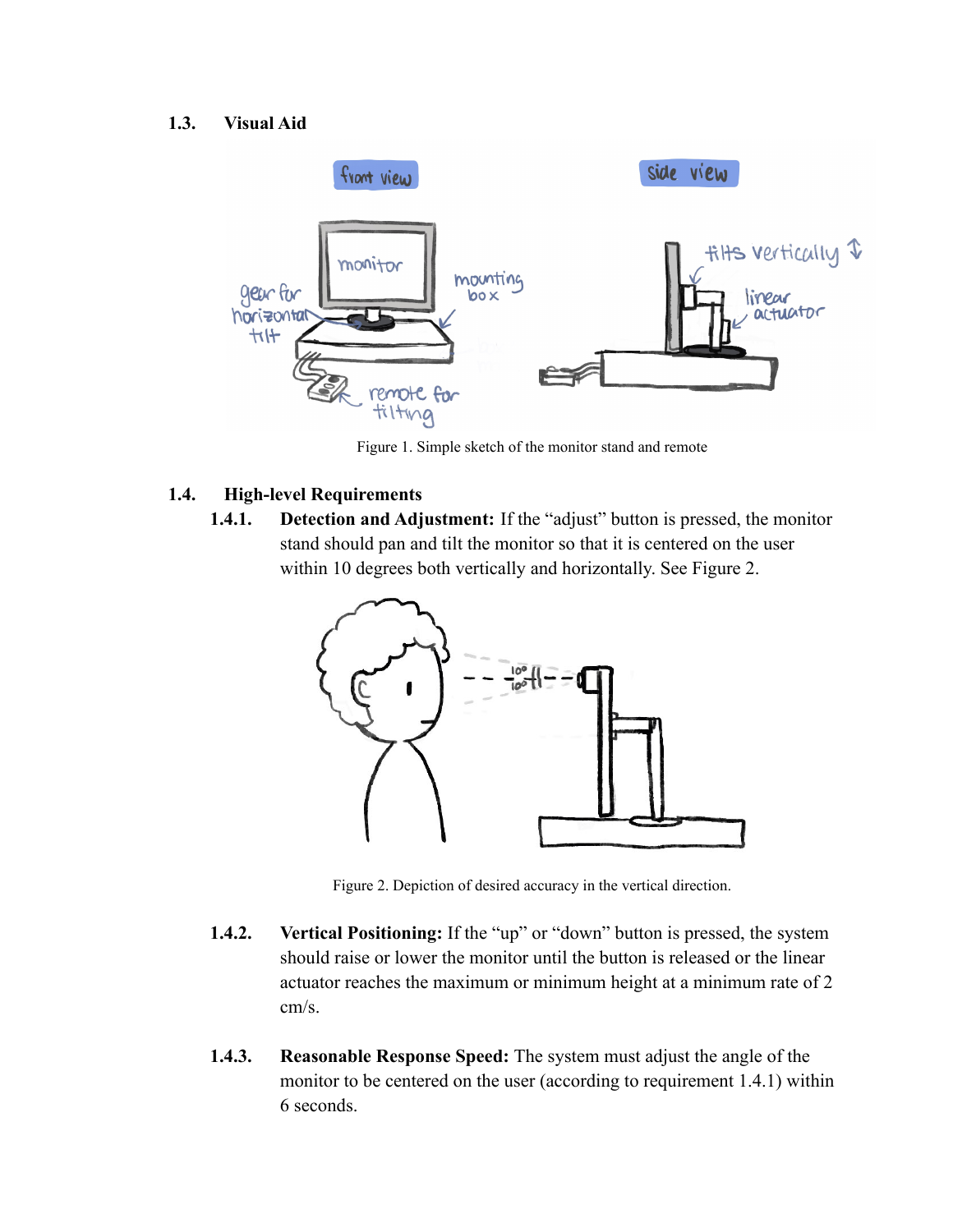### **2. Design**

#### **2.1. Block Diagram**



Figure 3. High-level block diagram of the monitor stand and remote.

#### **2.2. Subsystem Overview and Requirements**

#### **2.2.1. Power Subsystem**

The entire project will be powered using a wall adapter, which introduces the need for this subsystem. The power subsystem will convert the input from AC to DC so that the various components in our device will be appropriately powered. This subsystem will also create a 12V and a 5V power rail to accommodate the different voltage requirements of each component.

*Requirement: Convert 120VAC to 12V±1V and 5V±1V power rails. 5V rail should have a 10A capacity, and the 12V rail should have a 15A capacity.*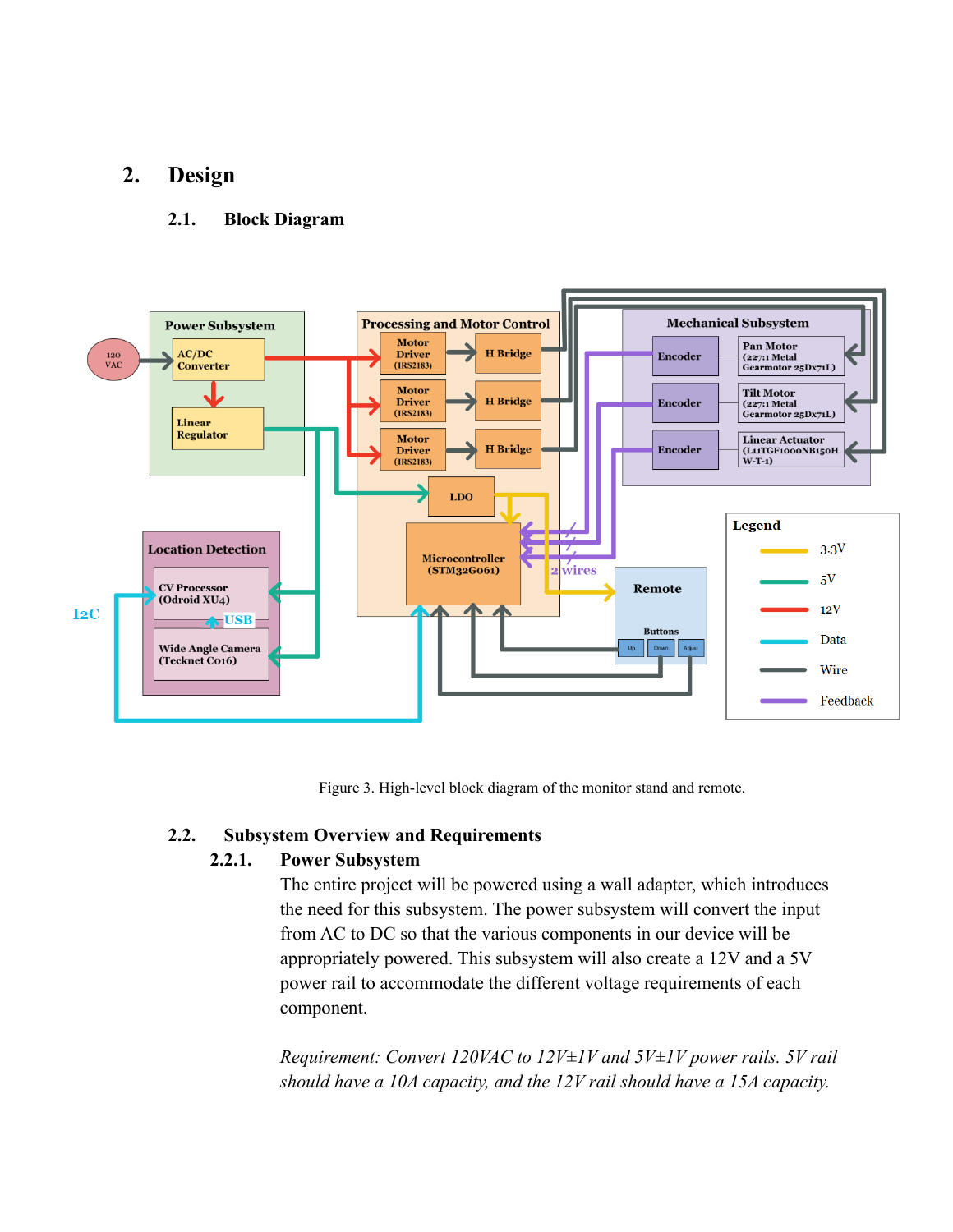#### **2.2.2. Location Detection Subsystem**

A core aspect of this project is the ability to detect the user and use that location to adjust the monitor. The location detection subsystem will consist of a USB camera and a computer vision (CV) processor. We have decided to use an Odroid XU4 to serve as the processor in this project. Both main components in this subsystem will be powered using the 5V rail. The camera will connect to the processor by USB, and the processor will send data to the microcontroller in the processing and motor control subsystem using the I2C protocol.

*Requirement 1: Image processing should occur at 15 FPS to ensure accurate face detection without overly heavy computation [2]. Requirement 2: The processing unit must be able to quantitatively determine how much the monitor must pan and tilt to be centered on the user within 10 degrees.*

#### **2.2.3. Processing and Motor Control**

This subsystem will use information from the user and the camera to control the vertical, pan and tilt motors. The main components in this subsystem are the microcontroller and MOSFET motor drivers. The microcontroller will be powered using a low-dropout regulator (LDO), which will step-down 5V from the power subsystem to 3.3V.

Signals from the user will be sent to the microcontroller, which will then communicate with the motor drivers. If the microcontroller receives a signal to move the monitor up or down, it will communicate that information to the motor driver. The appropriate motor driver will use this signal to control the linear motor. If the microcontroller receives a signal to adjust the monitor angle, it will first access data from the CV processor to determine the position of the user relative to the center of the monitor and to determine how far the monitor must pan and tilt. Encoders on the motors will send feedback to the microcontroller whenever there is movement to ensure that the monitor is adjusted appropriately.

*Requirement 1: LDO regulator should step down 5V to 3.3V±1V for microcontroller use. Requirement 2: Microcontroller should not miss encoder steps at normal operational speeds. Requirement 3: Motor drivers should each supply 5A to each motor without excessive overheating.*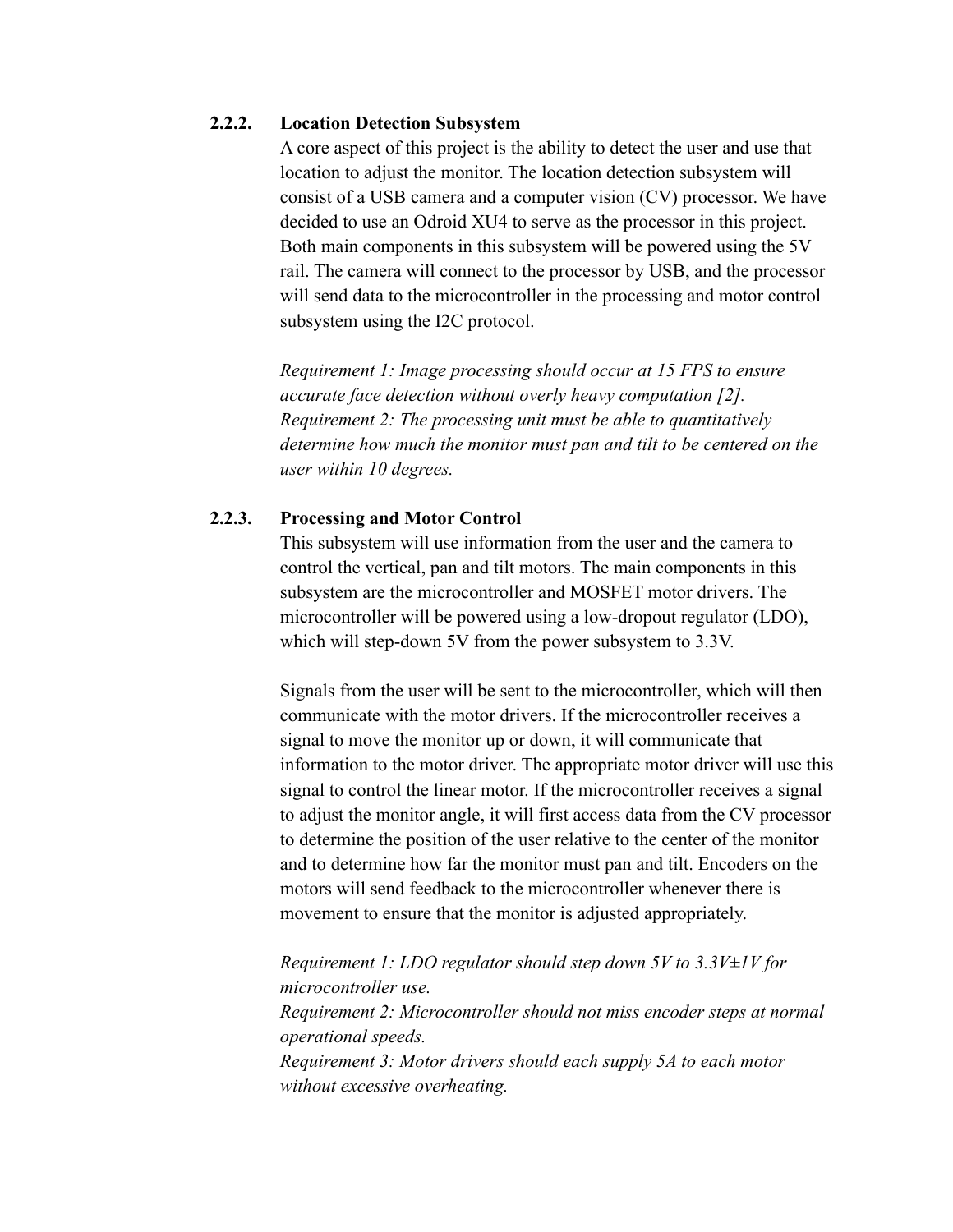#### **2.2.4. Wired Remote Control**

The user interface for this system will be a wired remote with three buttons: an "up" button, a "down" button, and an "adjust" button. When a button is pressed, a signal will be sent to the microcontroller in the processing and motor control subsystem. The monitor stand will respond accordingly by moving up, down, or adjusting the angle of the screen with respect to the user. For vertical adjustment, the buttons must be held down until the monitor is at the desired position. For the angle adjustment, the "adjust" button should be pressed once. The buttons will be powered using 3.3V, which is accomplished by stepping down the voltage from the 5V rail.

*Requirement: The remote will communicate with the processing unit via a 3 foot cable.*

#### **2.2.5. Mechanical Components**

#### **2.2.5.1. Vertical**

In order to physically move the monitor, a vertical mechanical subsystem is required. This unit will consist of a linear actuator and an encoder. Based on the signal from the motor driver, the linear actuator will adjust the monitor height. The encoder will provide feedback to the microcontroller to keep track of how much movement has occurred.

*Requirement 1: The linear actuator assembly should have 6 inches of travel.*

*Requirement 2: The surface temperature will not exceed 115*℉ *[3].*

#### **2.2.5.2. Pan**

There will also be a subsystem to allow the monitor to pan. This will be accomplished using a rotating platform that will allow the monitor to turn to the right or left. The microcontroller will send a signal to the motor driver, which will send a signal to the pan motor. This motor will be a 12V DC motor with a reduction gearing attached. This will actuate a worm drive system to turn the monitor. The encoder will provide feedback on how much the motor has turned so that the monitor will stop when it is centered on the user within 10 degrees.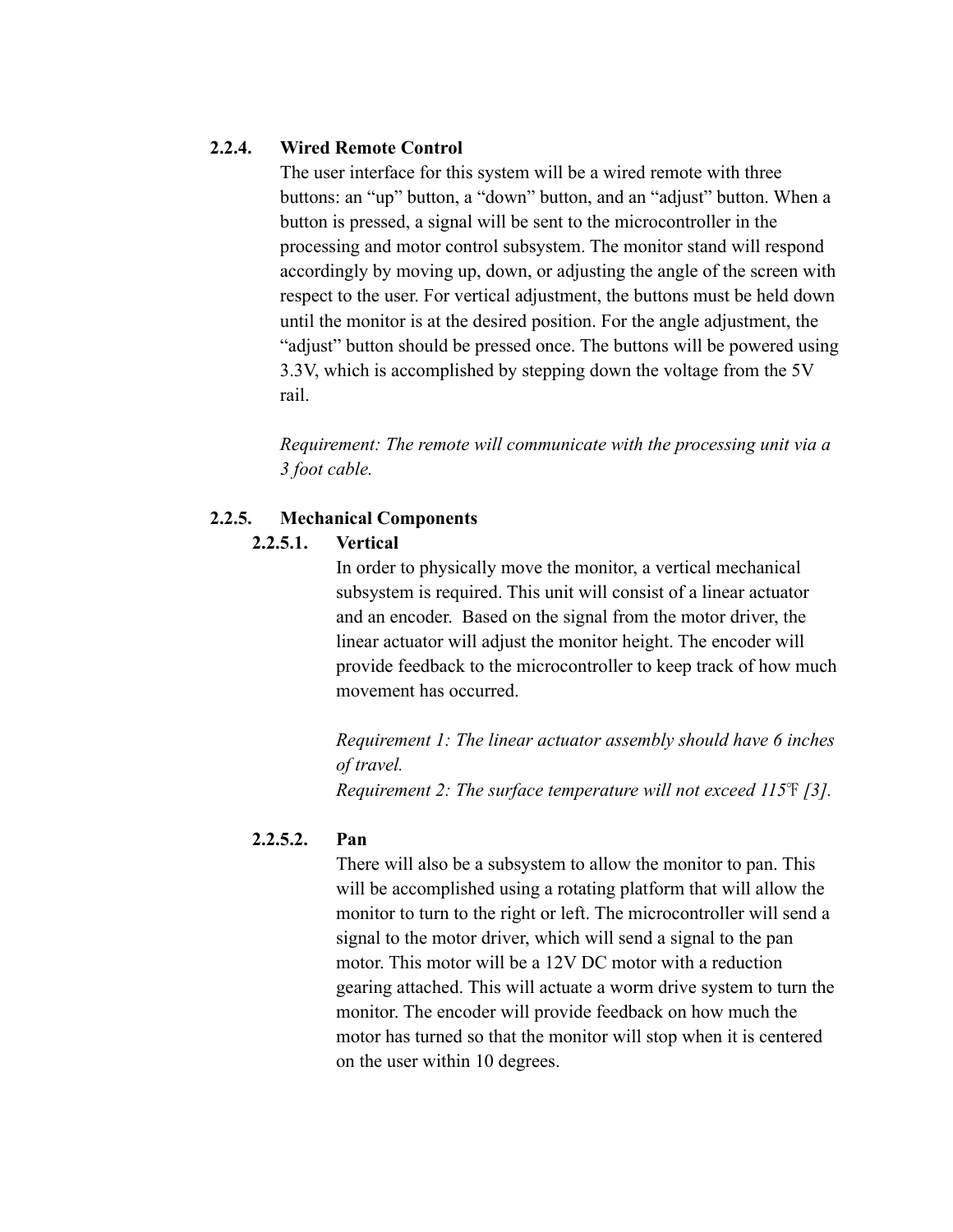*Requirement 1: The pan motor assembly should have 90 degrees of travel (45 degrees in each direction). Requirement 2: The surface temperature will not exceed 115*℉ *[3].*

#### **2.2.5.3. Tilt**

Similar to the pan mechanical subsystem, there will also be a subsystem to allow the monitor to tilt. This will be accomplished using a motor that will tilt the monitor screen up or down.. The microcontroller will send a signal to the motor driver, which will send a signal to the tilt motor. This motor will be a 12V DC motor with a reduction gearing attached. The motor will drive another worm gearing to tilt the monitor. A worm drive system ensures that gravity cannot backdrive the motor easily. The encoder will provide feedback on how much the motor has tilted the monitor to ensure it is centered on the user within 10 degrees.

*Requirement 1: The tilt motor assembly should have 30 degrees of travel. Requirement 2: The surface temperature will not exceed 115*℉ *[3].*

#### **2.3. Tolerance Analysis**

One of the most challenging and important aspects of our project is the ability to detect the location of a person in front of the monitor using a camera and computer vision. Being able to train and efficiently recognize the human face from a video input affects almost every aspect of our design because the horizontal pan and vertical movement is automatic based on where the user is.

First, we will use Haar features instead of having the convolutional neural net learn which features to look for. Haar features are better for recognizing edges, as long as the user's face is not obscured. This allows us to create a classifier with a smaller dataset.

Haar features split up the window into various sections. The pixels in these sections are added, and the difference between them is calculated. Summing all the pixels in a window can be inefficient. If we use integral images, which set the value of the pixel at  $(x,y)$  to the sum of the pixels above and to the left of it, the sum of all the pixels in a given window can be calculated in  $O(1)$  time, rather than  $O(n)$ , where n represents the window area [4].

However, the number of Haar features can be quite large depending on the size of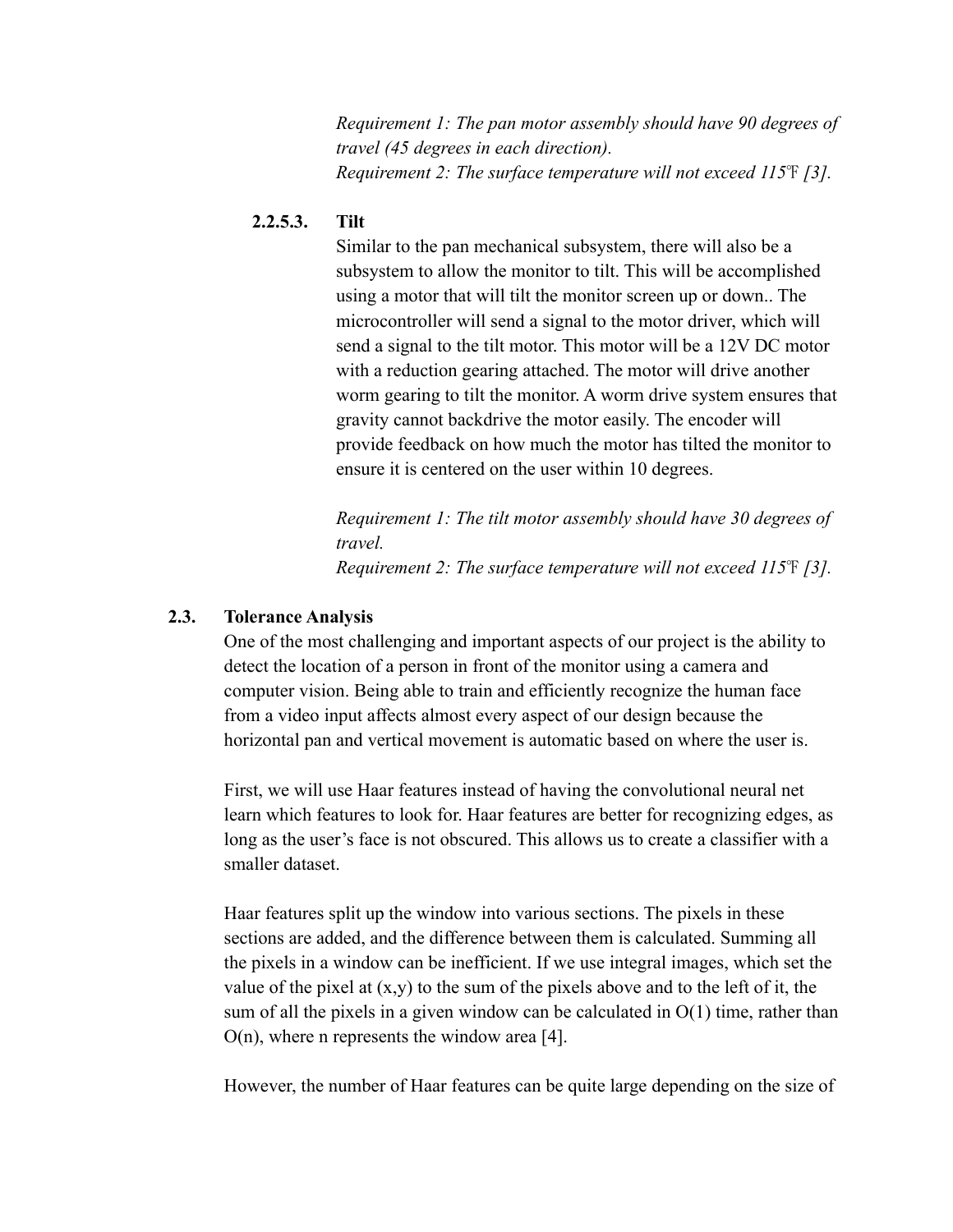the window. If we analyzed the image with a 24x24 window, there would be 160,000+ possible Haar features. We will use the boosting technique, AdaBoost, in order to find which features are the best to use [4]. This algorithm works by repeatedly changing the weights of the haar features until it meets a minimum error rate, with a final classifier of the weighted sum of the weak classifiers. This can allow us to use just even 200 features with a 95% accuracy [5].

Finally, when analyzing the image, much of it will be background instead of the user. Instead of passing all 200 features in a single window, we first check if the window is a face through a cascade classifier that groups features into stages. If it doesn't pass all the stages, the region is classified as a "non facial region," and it will not be analyzed again.

These techniques will allow for fast, robust face detection within our camera's field of view. Various other techniques can be applied to improve the positive detection rate for differing backgrounds and situations. By tailoring our algorithm to solve any significant new problems encountered, we are confident that the Location Detection subsystem will function as intended.

### **3. Ethics and Safety**

One of the major ethical concerns in our system is the potential for privacy invasion. The monitor stand uses a camera to identify where the user is sitting and processes the image data to determine how the monitor should be moved. Section I.1 of the IEEE Code states that we must "protect the privacy of others" [6] and Section 1.6 of the ACM Code of Ethics states that "an essential aim…is to minimize negative consequences of computing, including threats to health, safety, personal security, and privacy" [7]. To ensure the privacy of the user is protected, the camera image will only be accessed internally by the processor when necessary. There will be no long-term storage of any image data, and the images will not be used for any purpose other than calculating the necessary monitor adjustments.

Another ethical consideration related to the detection of the user. A common issue in detection and facial recognition is the disparity of detection between races and skin tones. It is our responsibility to treat everyone fairly and avoid engaging in any kind of discrimination based on color or race [6, 7]. We shall do our best to address this problem by selecting training datasets that contain faces of various races and skin tones.

Additionally, there are safety considerations that must be made regarding the system. The IEEE Code of Ethics states in Section I.1 that we must "hold paramount the safety, health, and welfare of the public" [6]. Section II.9 also states that we must consider how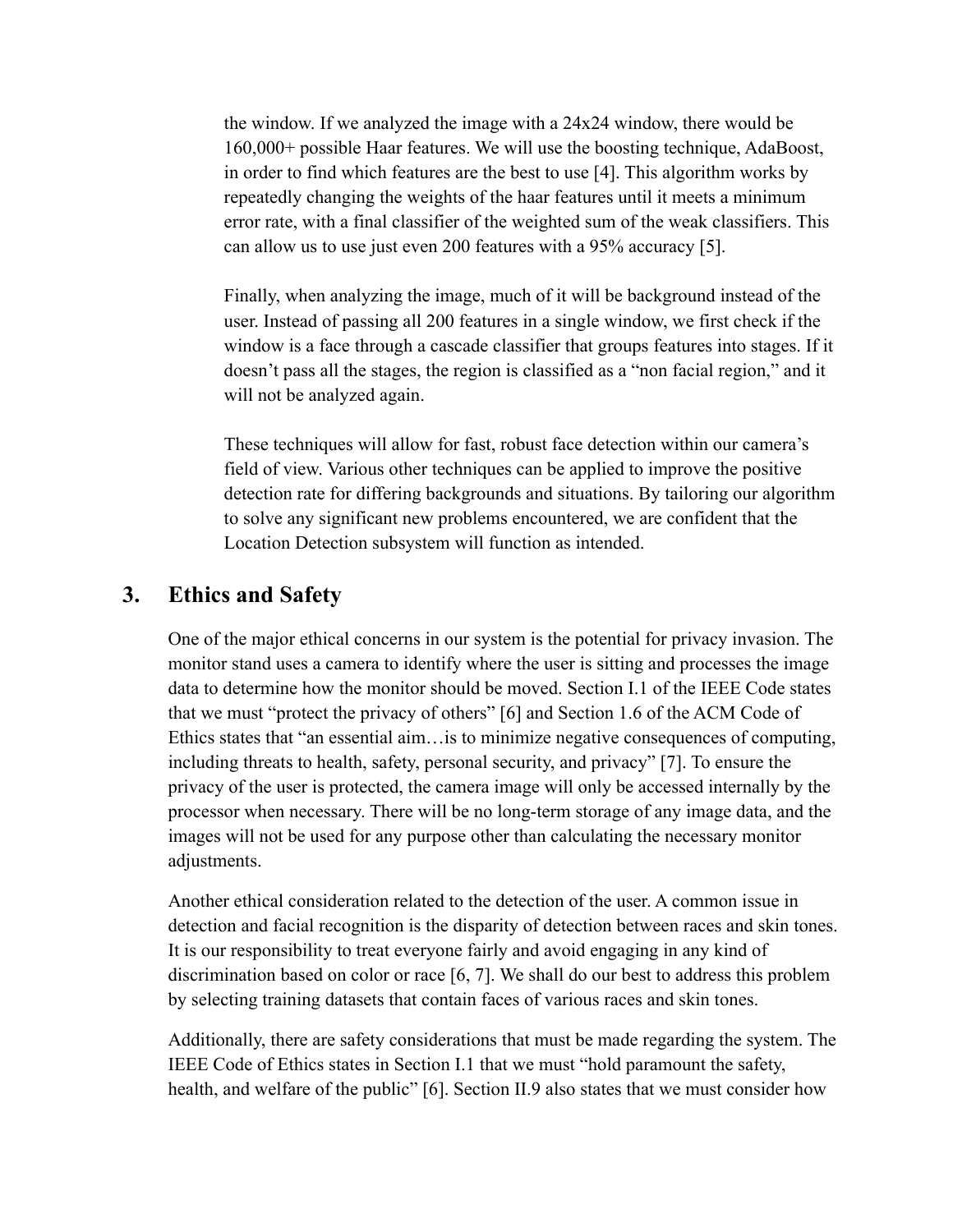our system could injure others or their property. In our proposed design, we are limiting the speed at which the monitor moves to prevent damage, and we are addressing user safety concerns by requiring that the surface temperature of the device remain below 115℉ and by controlling the current through the motor.